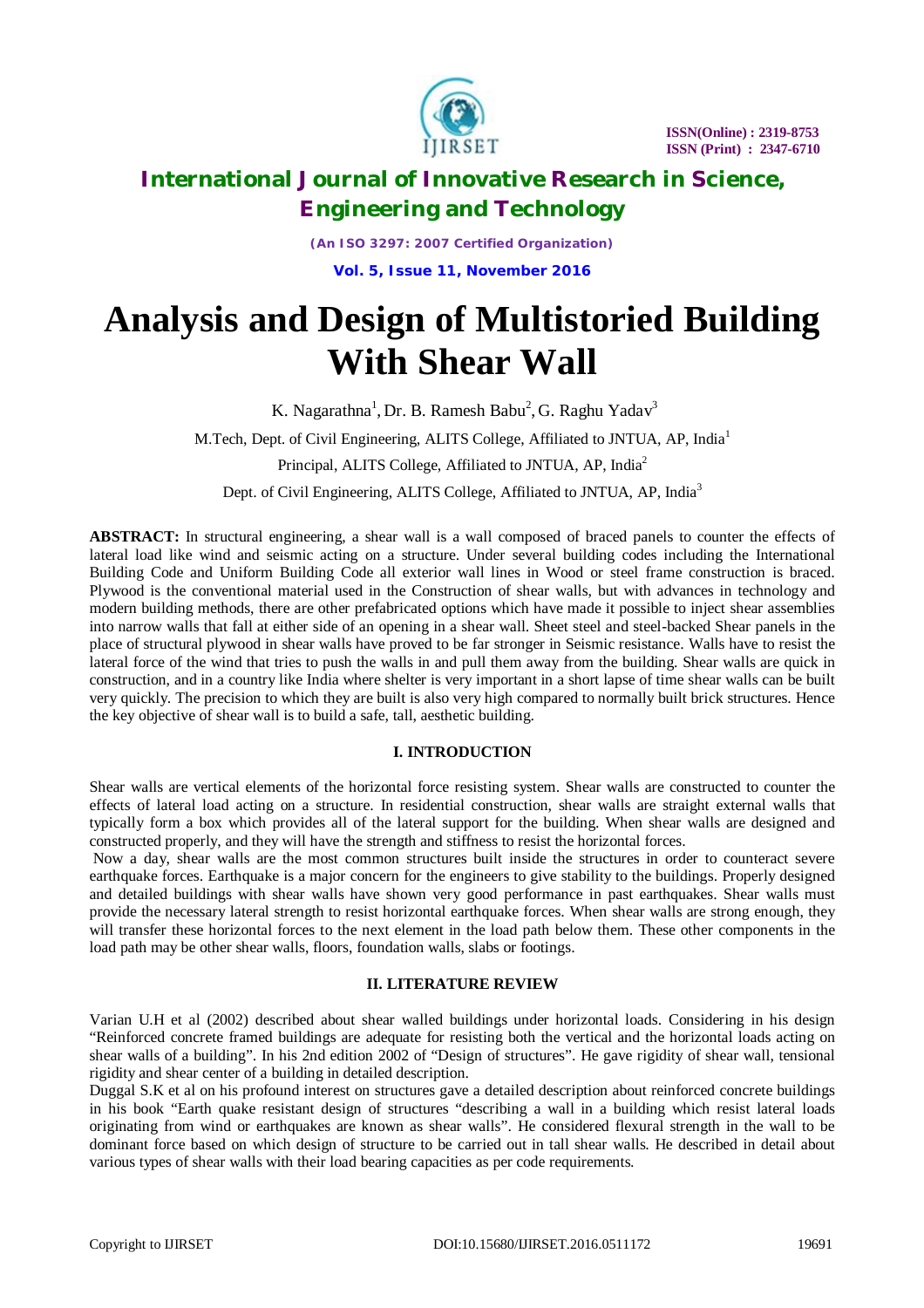

*(An ISO 3297: 2007 Certified Organization)*

#### **Vol. 5, Issue 11, November 2016**

Jadhav.A.P et al Associate Professor Rajarambapu Institute of technology rajaramnagar, Illampu has given a detailed report on the form work used for the construction of shear walls. Mr.A.P.Jadhav highlighted the importance of quickness in construction and the need for earthquake resistant building for better sustainability of life.

### **III. STUDY METHODOLOGY**

#### **Function of shear wall**

Shear walls must provide the necessary lateral strength to resist horizontal earthquake forces. When shear walls are strong enough, they will transfer these horizontal forces to the next element in the load path below them. These other components in the load path may be other shear walls, floors, foundation walls, slabs or footings. Shear walls also provide lateral stiffness to prevent the roof or floor above from excessive sideway. When shear walls are stiff enough, they will prevent floor and roof framing members from moving off their supports. Also, buildings that are sufficiently stiff will usually suffer less nonstructural damage

### **Forces on shear wall**

Shear walls resist two types of forces: shear forces and uplift forces. Shear forces are generated. In stationary buildings by accelerations resulting from ground movement and by external forces Like wind and waves. This action creates shear forces throughout the height of the wall between the top and bottom shear wall connections. Uplift forces exist on shear walls because the horizontal forces are applied to the top of the wall. These uplift forces try to lift up one end of the wall and push the other end down. In some cases, the uplift force is large enough to tip the wall over. Uplift forces are greater on tall short walls and less on low long walls. Bearing walls have less uplift than non-bearing walls because gravity Loads on shear walls help them resist uplift. Shear walls need hold down devices at each end when the gravity loads cannot resist all of the uplift. The hold down device then provides the Necessary uplift resistance.

Shear walls should be located on each level of the structure including the crawl space. To form

An effective box structure, equal length shear walls should be placed symmetrically on all four exterior walls of the building. Shear walls should be added to the building interior when the exterior walls cannot provide sufficient strength and stiffness. Shear walls are most efficient when they are aligned vertically and are supported on foundation Walls or footings. When exterior shear walls do not provide sufficient strength, other parts of the Building will need additional strengthening. Consider the common case of an interior wall supported by a sub floor over a crawl space and there is no continuous footing beneath the wall.

For this wall to be used as shear wall, the sub floor and its connections will have to be Strength need near the wall. For Retrofit work, existing floor construction is not easily changed. That's the reason why most retrofit work uses walls with continuous footings underneath them as Shear walls.

### **Classification of shear walls**

- Simple rectangular types and flanged walls (bar bell type)
- Coupled shear walls
- Rigid frame shear walls
- Framed walls with in filled frames
- Column supported shear walls
- Core type shear walls

#### **Types of shear walls**

- 1. RC Shear Wall
- 2. Plywood Shear Wall
- 3. Mid ply Shear Wall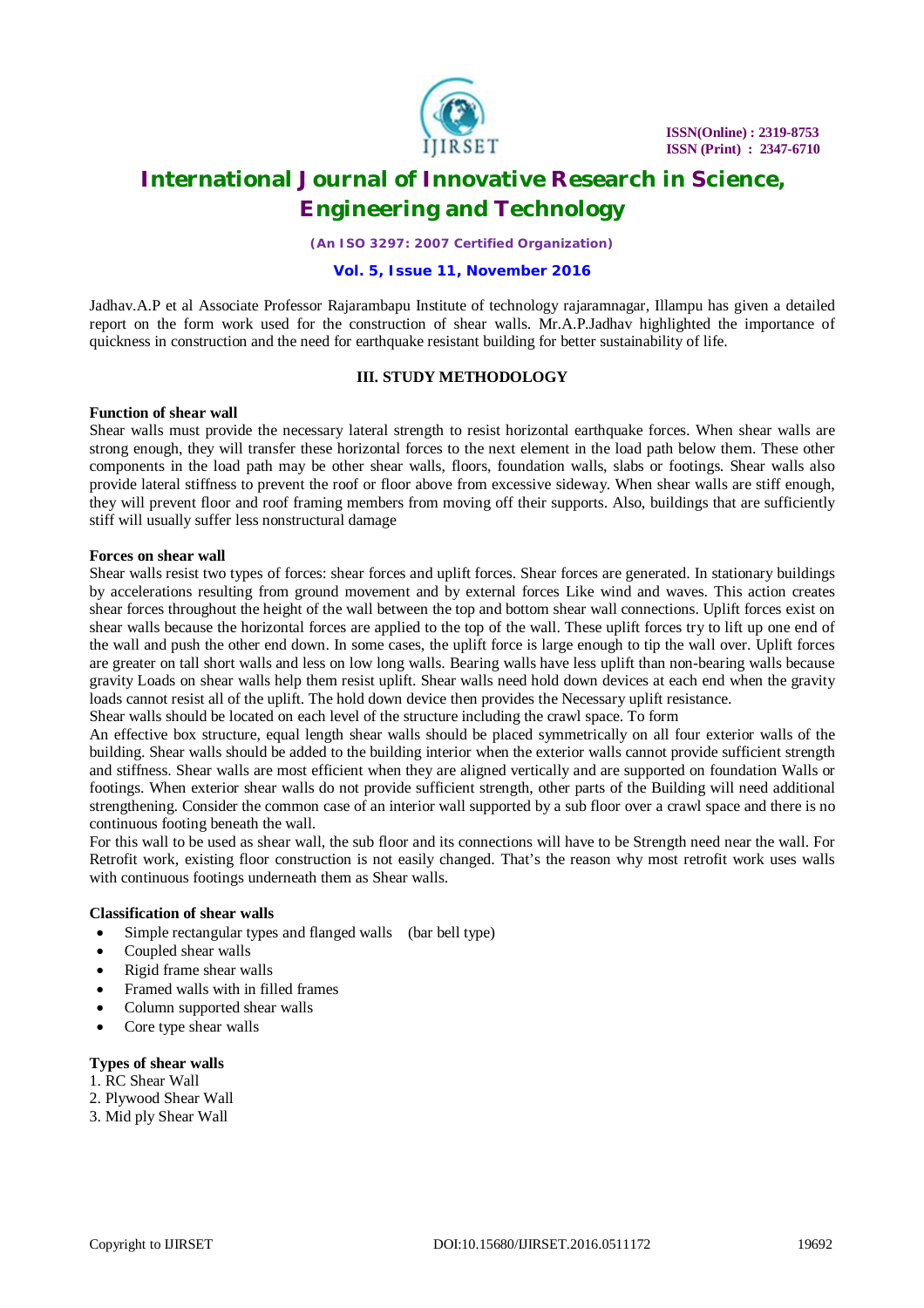

*(An ISO 3297: 2007 Certified Organization)*

**Vol. 5, Issue 11, November 2016**

### **IV. ANALYSIS AND RESULTS**

### **Building plan with shear wall**



Fig 1: view of Building plan with shear wall

#### **Shear Wall Design** GIVEN, Length of shear wall  $= 4.16m$ <br>Thickness of shear wall  $= 250mm$ Thickness of shear wall  $=$ Assume,<br>Fck Fck  $= 25$ Fy  $= 415 \text{ N/mm}^2$ **STEP1: Determine design loads** Note: load factor 0.8 for instead of IS value 1.2 for gravity loads  $P1 = 0.8 * 1950 + (1.2 * 250) = 1860$ <br> $P2 = 1.2 (1950 + 250) = 2640$  $P2 = 1.2 (1950 + 250) =$ Moment  $= 1.2 (600 + 4800)$  = 6840 KNm Shear  $= 1.2 (20 + 700)$  $=$  864 KN. **STEP2:**

#### **Check whether boundary elements are required**

NOTE: ( extreme stress are more than  $0.2$  Fck )  $= 0.2 \times 2.5 = 5 \text{ N/mm}^2$ <br>Fc  $= P/A + M/I * Y$  $=$  P/A + M/I \* Y  $I = BD^3/12 = 4160 * 250^3/12$  $= 1.5 * 10^{12}$  mm<sup>4</sup> A = b d = 4160 \* 250 = 1.04 \* 10<sup>6</sup> mm<sup>2</sup>  $F/y = M/I$  $I = M/I * Y$ ( normal stress + permeable stress ) Fc  $= 11.52, -6.45$  Boundary elements are required **STEP 3 :**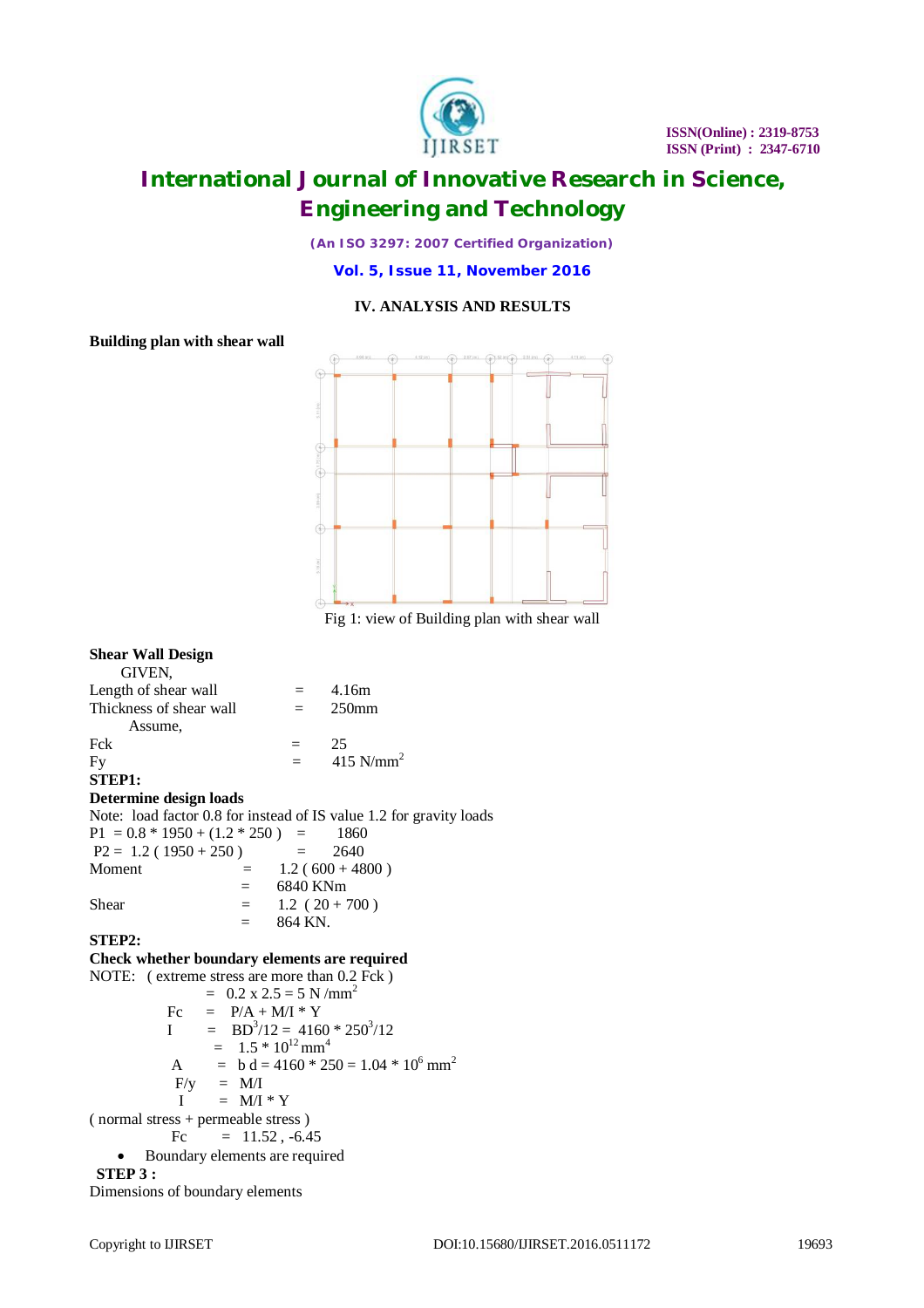

*(An ISO 3297: 2007 Certified Organization)*

**Vol. 5, Issue 11, November 2016**

Bar bells type  $3400 + 2 (380) = 4160$  mm

### **STEP 4 :**

#### **Check two layer steel IS required**

- a) Shear stress is more than 0.25√Fck
- b) The thickness of section is more than 200mm
	- Depth  $= 3780$ mm  $V = Vu/bd$

 $= 864 * 10<sup>3</sup> / 250 * 3780$ 

 $= 0.9$ 

 $0.25\sqrt{20} = 1.11 \text{ N/mm}^2$ 

Thickness is 250 more than 200mm so two layer is required

### **STEP 5 :**

 **Design steel is required** Minimum steel is 0.0025 ( 0.25 % ) Assume for 1 m  $=$  0.0025  $*$  250  $*$  1000  $=$  625mm<sup>2</sup> = two layers Provide T 10 @ 250  $\Pi d^2/4 = \Pi^* 10^2/4$  $=314$ mm<sup>2</sup> For one layer If , Two layer  $= 628$ mm<sup>2</sup> Required  $= 625$ mm<sup>2</sup> Provided  $= 628$ mm<sup>2</sup> **STEP 6 : Calculate Vs taken by steel**<br>V =  $0.92$  N/mm<sup>2</sup>  $=$  0.92 N/mm<sup>2</sup>  $V_s$  =  $Vu$ - $V_c$  $Vc = Vu - Tc * d$  So,  $V_s = (0.92 - 0.36) * 250 * 3780$ τcFol 0.25 % steel and Fck = 20  $=$  0.36 N/mm<sup>2</sup>  $V_s = 529.2$  KN **STEP 7 : Calculate steel necessary to take Vs**  $Vs/d = 0.87$  fy  $A*Sv/Sv$ Asv/sv =  $529.2 * 10^3 / 0.87 * 415 * 3720$  $= 0.388$ Consider 1m in height  $=$  Sv Asv  $= 628 \text{mm}^2$  (for layer ) Asv / Sv  $= 628/1000$  $=$  0.628mm<sup>2</sup> Flexural strength 1 web parts Pw =  $1860 * 3400 * 250 / (3400 * 250) + 2(380 * 760)$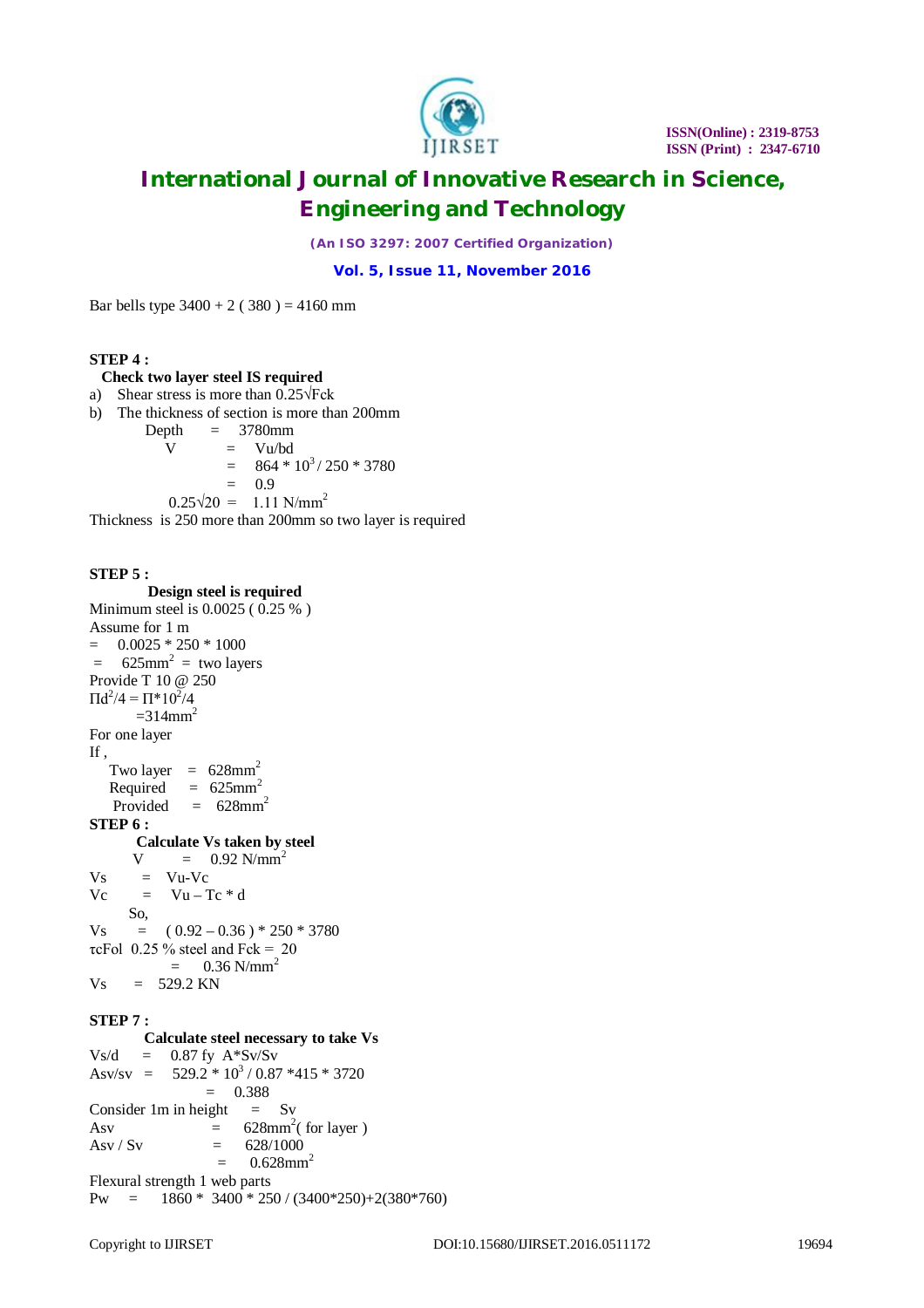

*(An ISO 3297: 2007 Certified Organization)*

**Vol. 5, Issue 11, November 2016**

 $=$  1107KN **STEP 8: x/l& ẋ/l**  $x/l = \lambda + \phi/0.36 + 2\phi$  $\lambda$  = Pw/ Fck + 1  $= 1107*10<sup>3</sup>/20*250*5400$  $=$  0.065 Like  $=$   $\phi = 0.87$  fy/ fck  $=$  0.045  $β = 0.516$  for 415 grade<br>x/l = 0.24  $0.24$  $\dot{x}/l$  = 0.5 for 415<br> $x/l$  <  $\dot{x}/l$  $\langle \dot{x} \rangle$ mu/fck\*fl<sup>2</sup> =  $\oint (1 + \lambda/\oint) (0.52 - 0.42 * 0.20)$  $= 0.041$ Mu =  $0.04*20*250*3400^2$  $Mu = 2370KNm$ **STEP 9 :** Moment from  $BE = 6480 - 2370$  $= 4110$  KNm **STEP 10:** C & T in BE  $= 3400 + 380$  = 3780mm  $= 3.78m$ Axial loads  $=$  mi/c

> $= 4110/3.86$  $=$  1065KN

### **STEP 11:**

**Calculation compression at one end and tension at another end** tion area  $= 0.2025$ Extraction area In compression  $P2 = (0.2025 * 2640)$  $= 535$ In tension  $= 0.2025*1860$  $= 377$  KN Compression end  $= 1065 + 535$  $= 1600$  KN Tension end  $= -1065 + 377$  $=$  -688 KN **STEP 12 :**

# **Reinforcement around opening site as 1200\*1200**

Area of reinforcement cut off by the opening

 $= 1200* t*0.0025$ 

 $= 1200*250*0.0025$ 

 $= 750$ mm<sup>2</sup>

4NO. bars 16mm dia  $= 804$  mm<sup>2</sup>